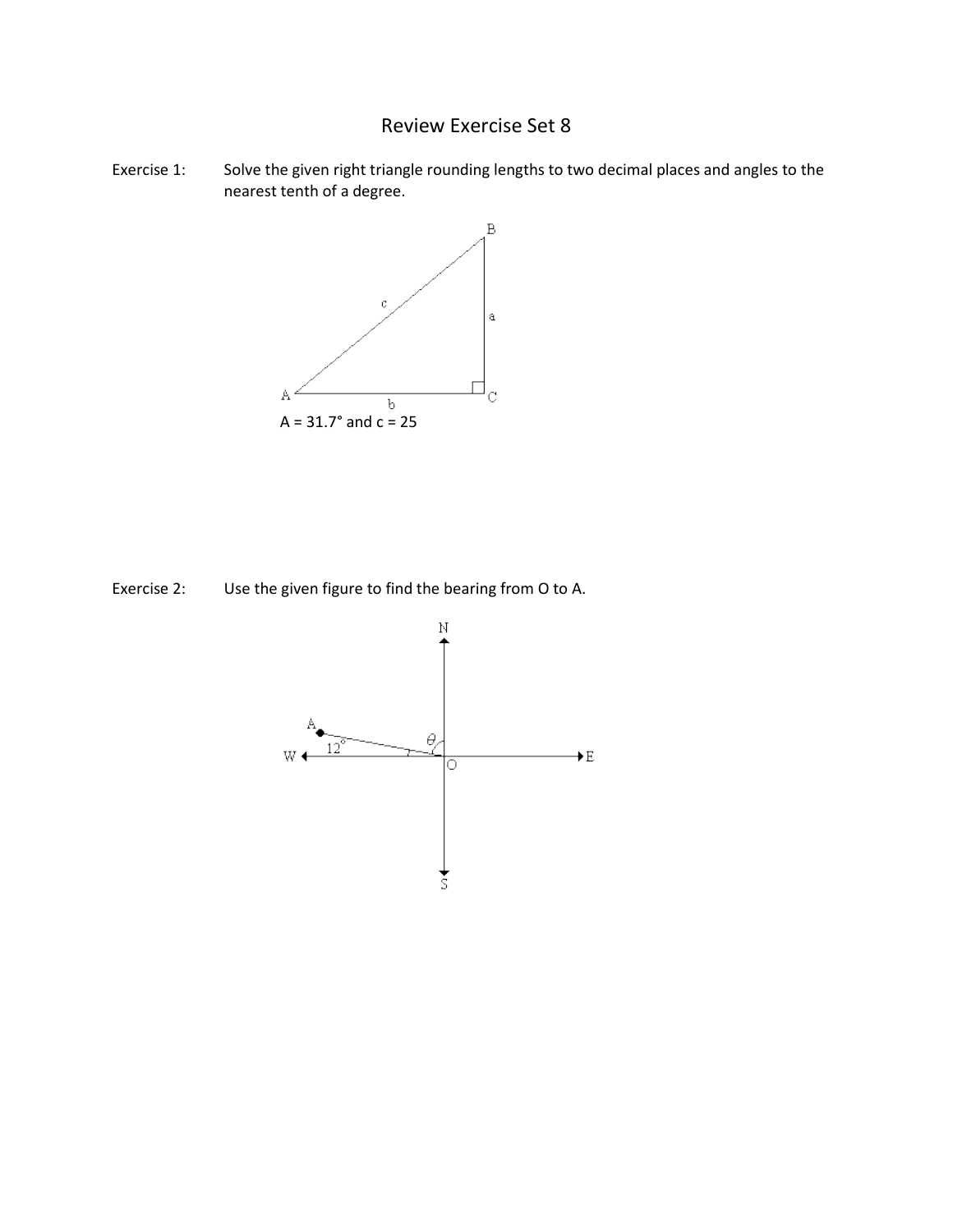Exercise 3: Find the length of x in the given diagram.



Exercise 4: Two buildings with level roofs are 150 feet apart. The height of the shorter building is 120 feet. From the roof of the shorter building, the angle of elevation to the edge of the roof of the taller building is 35°. Find the height of the taller building to the nearest foot.

Exercise 5: From city A to city B, a plane flies 800 miles at a bearing of N 53° E. The plane then leaves city B for city C. From city B to city C, the plane files 1000 miles at a bearing of S 37° E. Find the distance between city A and city C (to the nearest tenth of a mile) and the bearing from city A to city C.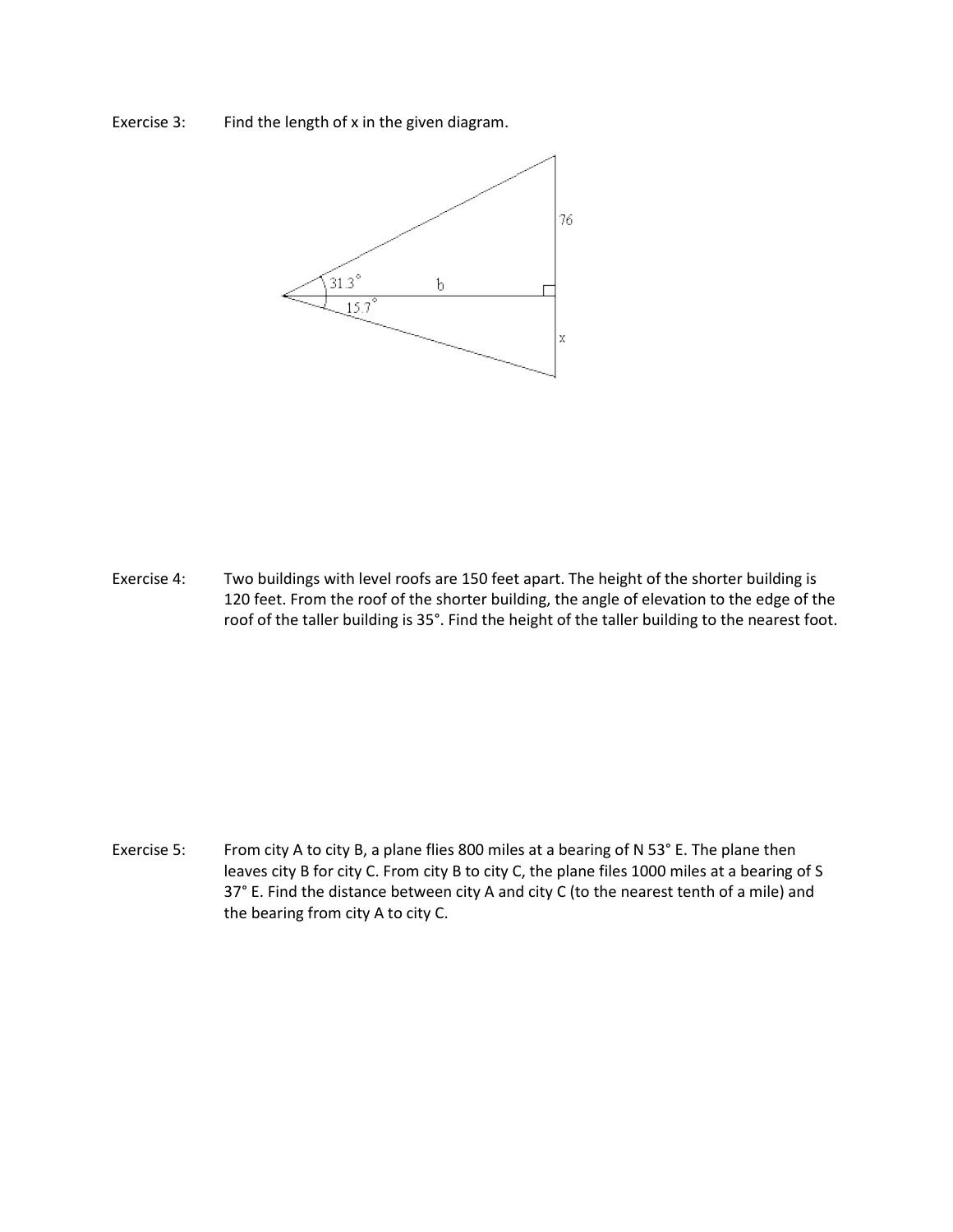## Review Exercise Set 8 Answer Key

Exercise 1: Solve the given right triangle rounding lengths to two decimal places and angles to the nearest tenth of a degree.



Find side a

$$
\sin A = \frac{a}{c}
$$

$$
\sin 31.7^\circ = \frac{a}{25}
$$

$$
25 \sin 31.7^\circ = a
$$

$$
13.14 \approx a
$$

Find side b

$$
\cos A = \frac{b}{c}
$$

$$
\cos 31.7^\circ = \frac{b}{25}
$$

$$
25 \cos 31.7^\circ = b
$$

$$
21.27 \approx b
$$

Find angle B

$$
A + B + C = 180^{\circ}
$$
  
31.7° + B + 90° = 180°  
B + 121.7° = 180°  
B = 58.3°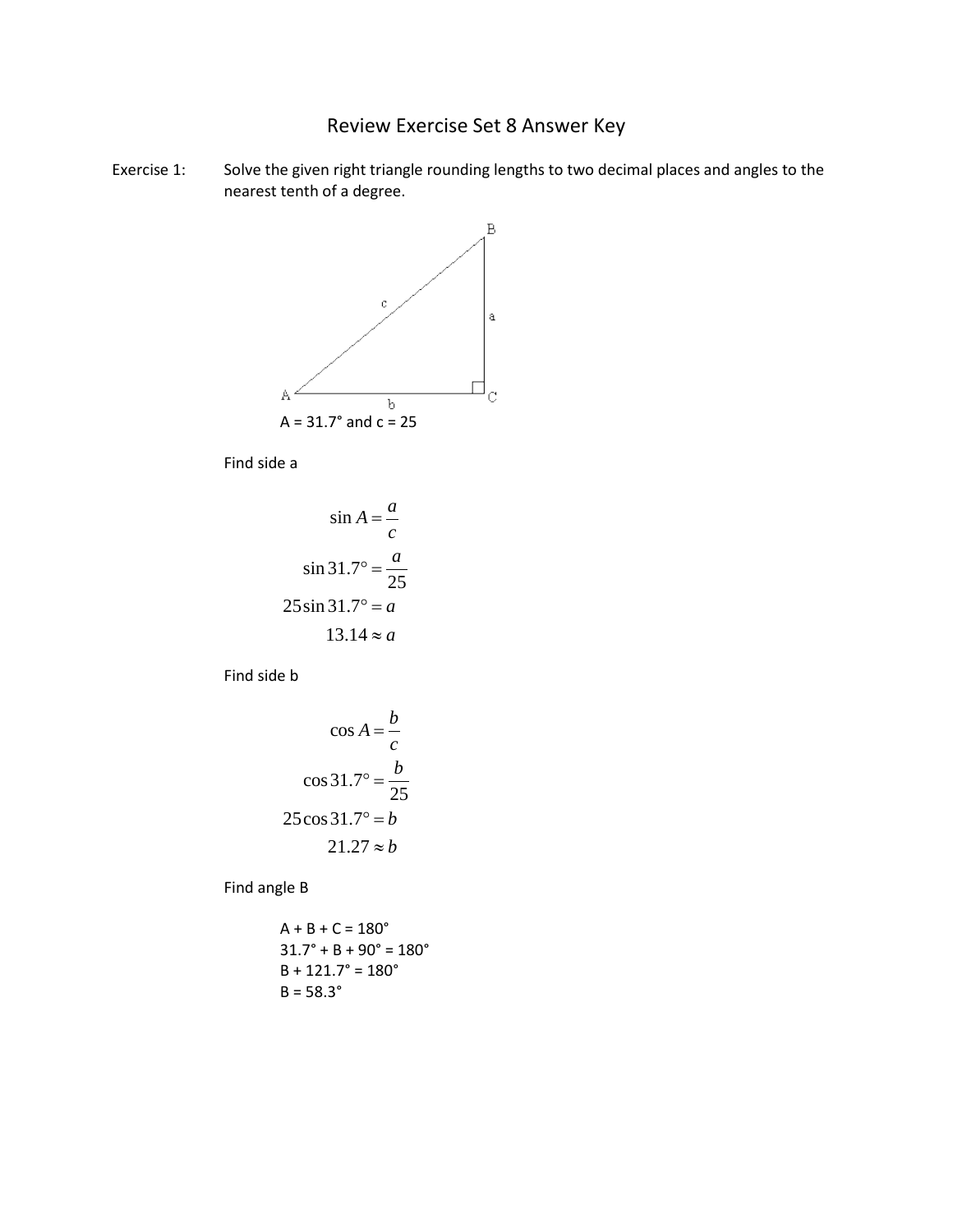Exercise 2: Use the given figure to find the bearing from O to A.



Find the complementary angle for 12°

 $12^\circ + \theta = 90^\circ$  $\theta$  = 78°

Use the angle to write the bearing from O to A

The bearing from O to A is N 78° W

Exercise 3: Find the length of x in the given diagram.



Find the length of side b

$$
\tan 31.3^\circ = \frac{76}{b}
$$
  

$$
b(\tan 31.3^\circ) = 76
$$
  

$$
b = \frac{76}{\tan 31.3^\circ}
$$
  

$$
\approx 125
$$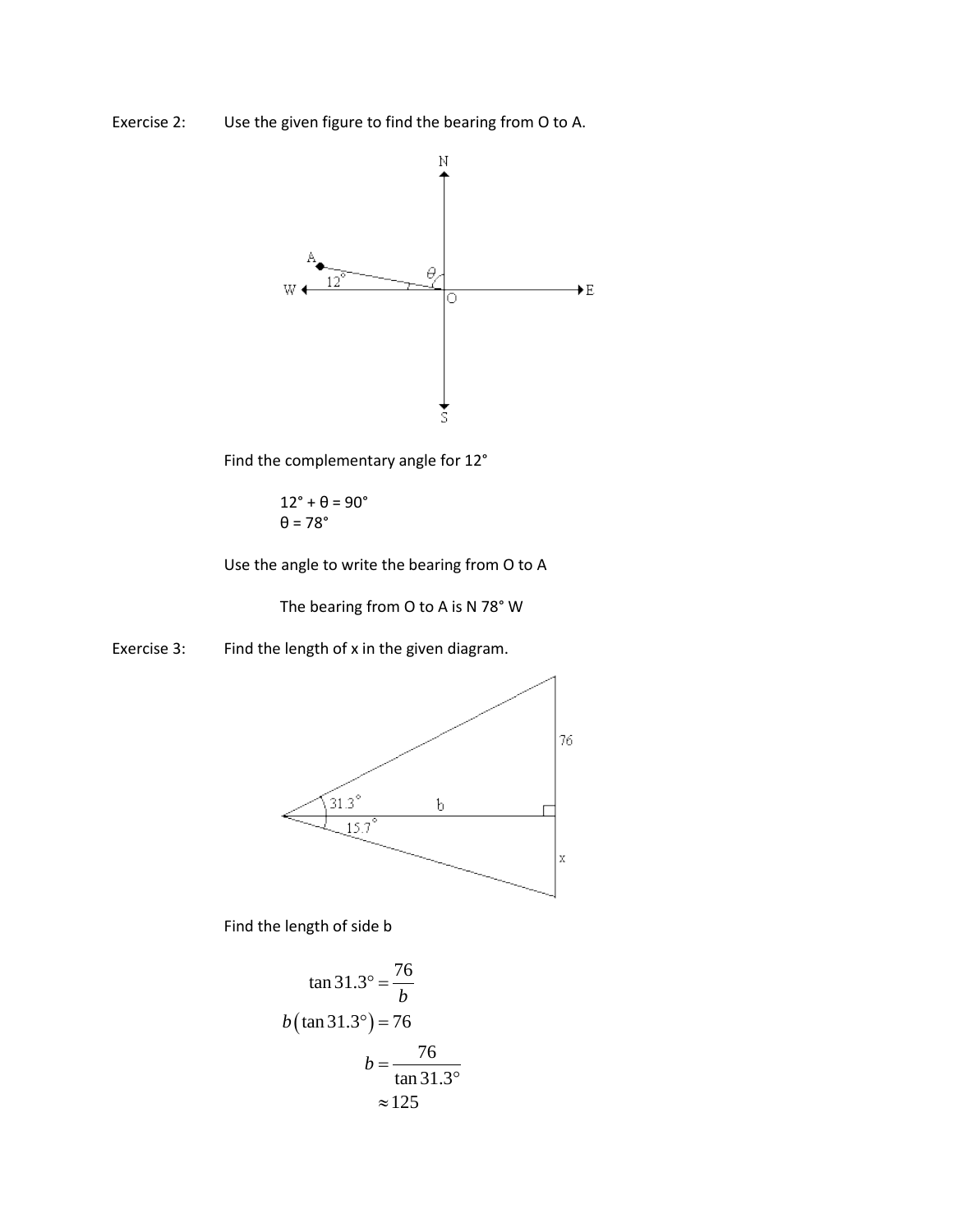Exercise 3 (Continued):

Find the length of side x

$$
\tan 15.7^\circ = \frac{x}{b}
$$

$$
\tan 15.7^\circ \approx \frac{x}{125}
$$

$$
125(\tan 15.7^\circ) \approx x
$$

$$
35.14 \approx x
$$

Exercise 4: Two buildings with level roofs are 150 feet apart. The height of the shorter building is 120 feet. From the roof of the shorter building, the angle of elevation to the edge of the roof of the taller building is 35°. Find the height of the taller building to the nearest foot.

Draw a diagram of the situation



y = difference in the heights of the two buildings

h = height of the taller building

Find y

$$
\tan \theta = \frac{y}{x}
$$

$$
\tan 35^\circ = \frac{y}{150}
$$

$$
150(\tan 35^\circ) = y
$$

$$
105 \approx y
$$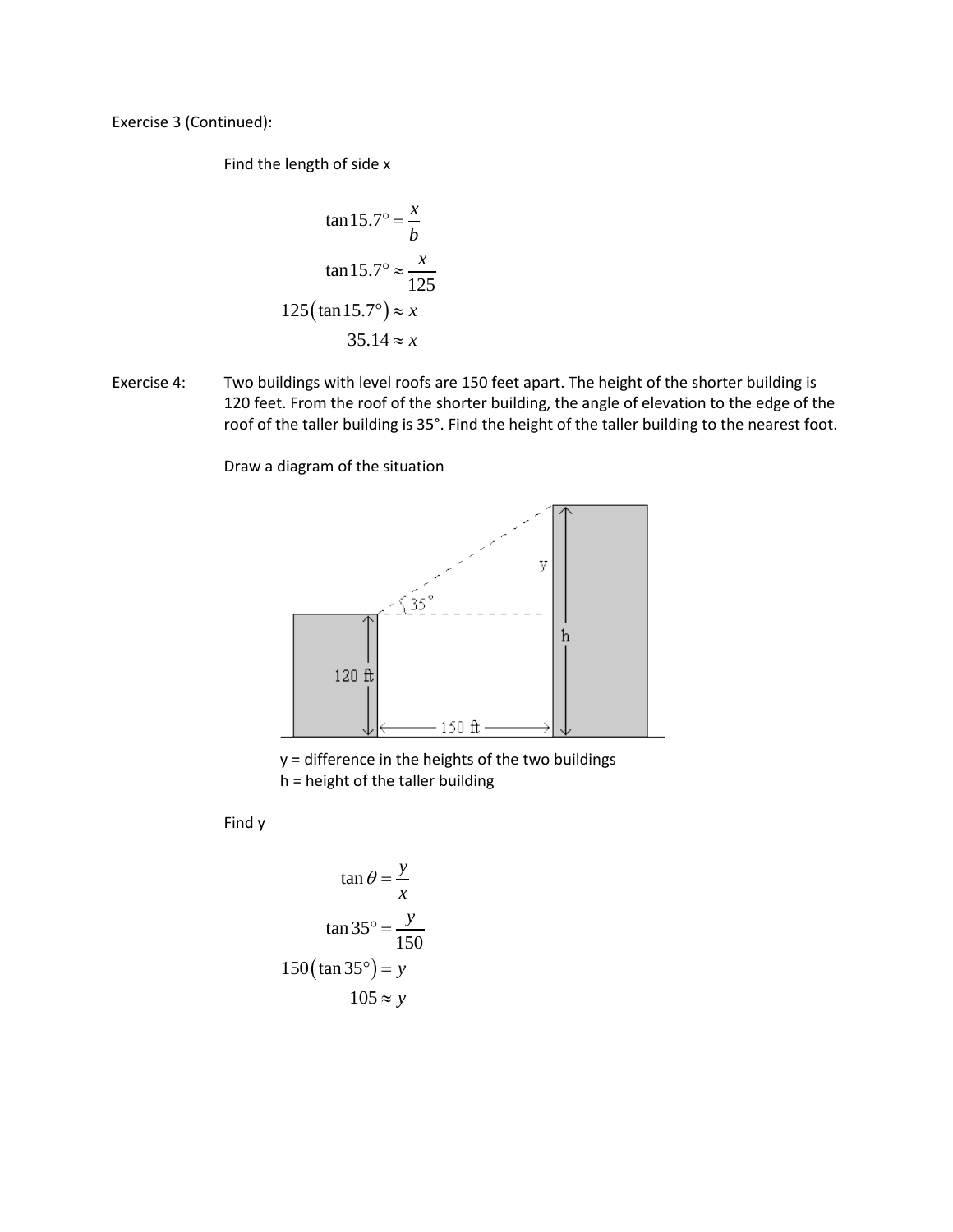Exercise 4 (Continued):

Find h

$$
h = 120 + y
$$
  
h  $\approx$  120 + 105  
h  $\approx$  225

The height of the taller building is approximately 225 feet.

Exercise 5: From city A to city B, a plane flies 800 miles at a bearing of N 53° E. The plane then leaves city B for city C. From city B to city C, the plane files 1000 miles at a bearing of S 37° E. Find the distance between city A and city C (to the nearest tenth of a mile) and the bearing from city A to city C.

Draw a diagram of the situation



Find angle A

$$
\tan A = \frac{length \ of \ side \ opposite}{length \ of \ side \ adjacent}
$$

$$
\tan A = \frac{1000}{800}
$$

$$
A = \tan^{-1} 1.25
$$

$$
A \approx 51.34^{\circ}
$$